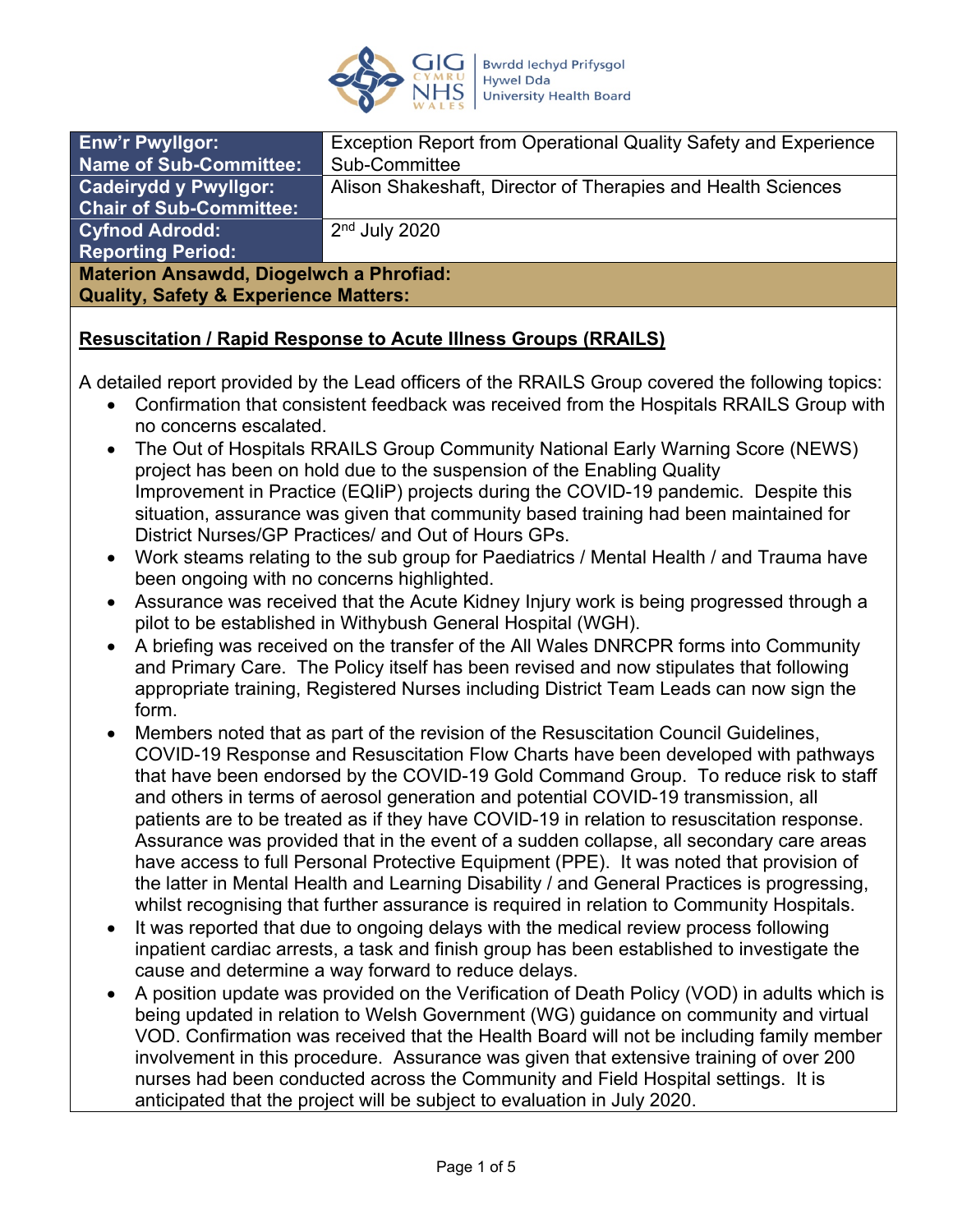- The use of the Sepsis Bundle in the Emergency Departments was reported as consistent, however ward numbers have dropped considerably due to reduced numbers of patients on the wards during COVID-19. Assurance was provided that there will be robust monitoring of Sepsis Bundles in the ward areas to stabilize compliance. Sepsis work in the community will be restarted as part of the EQIiP programme.
- No significant impact was reported on compliance with the admission recognition and response bundles.

The Sub-Committee was assured and accepted the RRAILS Report.

# **Health Board wide Assurance Report: Cancer treatment during COVID-19**

- The Sub-Committee received a comprehensive report outlining a summary analysis on the impact of COVID-19 on cancer referral rates, treatment volumes, and referral to diagnostic rates, and also the current scope of cancer services and treatments during COVID-19, including the Health Board's response to WG on the 'Response to the Framework for Recovery of Cancer Services' benchmarked against the eight key actions.
- Assurance was received on the Health Board's position of a 49% reduction rate on cancer referrals against a 70% reduction across the whole of Wales, and that any suspended treatment pathways were in line with guidance. Patients on these pathways have since been tracked and treatment recommenced.
- It was noted that the biggest COVID-19 impact on the diagnostic pathway was colorectal which was caused by the suspension of Endoscopy Services due to the risk of the aerosol generating procedures and potential COVID-19 transmission.
- Assurances were also received in terms of surgical cancer treatments. A surgical pathway has been maintained for patients that meet the specific criteria through Health Board commissioned services at the Werndale Hospital. Despite the lack of Level 2/3 facilities at this hospital, many patients were able to proceed with their treatment. Those patients who were outside of the criteria have since received their required surgical interventions within the acute hospitals through the recent reintroduction of planned care pathways across the acute sites.
- Through prompt and effective planning, oncology appointments have continued virtually and chemotherapy services maintained across the sites. This also applied to diagnostic investigations, radiological imaging, and phlebotomy services.
- Only one area of concern was highlighted which related to potential delays for patients through capacity issues experienced at the tertiary centres.

The Sub-Committee acknowledged the content of the report and the assurance provided.

# **Health Board wide Assurance Report – Hospital Acquired Thrombosis**

The Sub-Committee received a Health Board position report in relation to Hospital Acquired Thrombosis (HAT) which became a Tier 1 target in 2015/16. WG normally receive reports from the Health Board both monthly and quarterly which include data on the number of positive cases of Venous Thrombo Emboli (VTE) within 90 days of discharge and the number of preventable and unpreventable cases. It was noted that this line of reporting had been suspended during the COVID-19 period, however assurance was received on the following: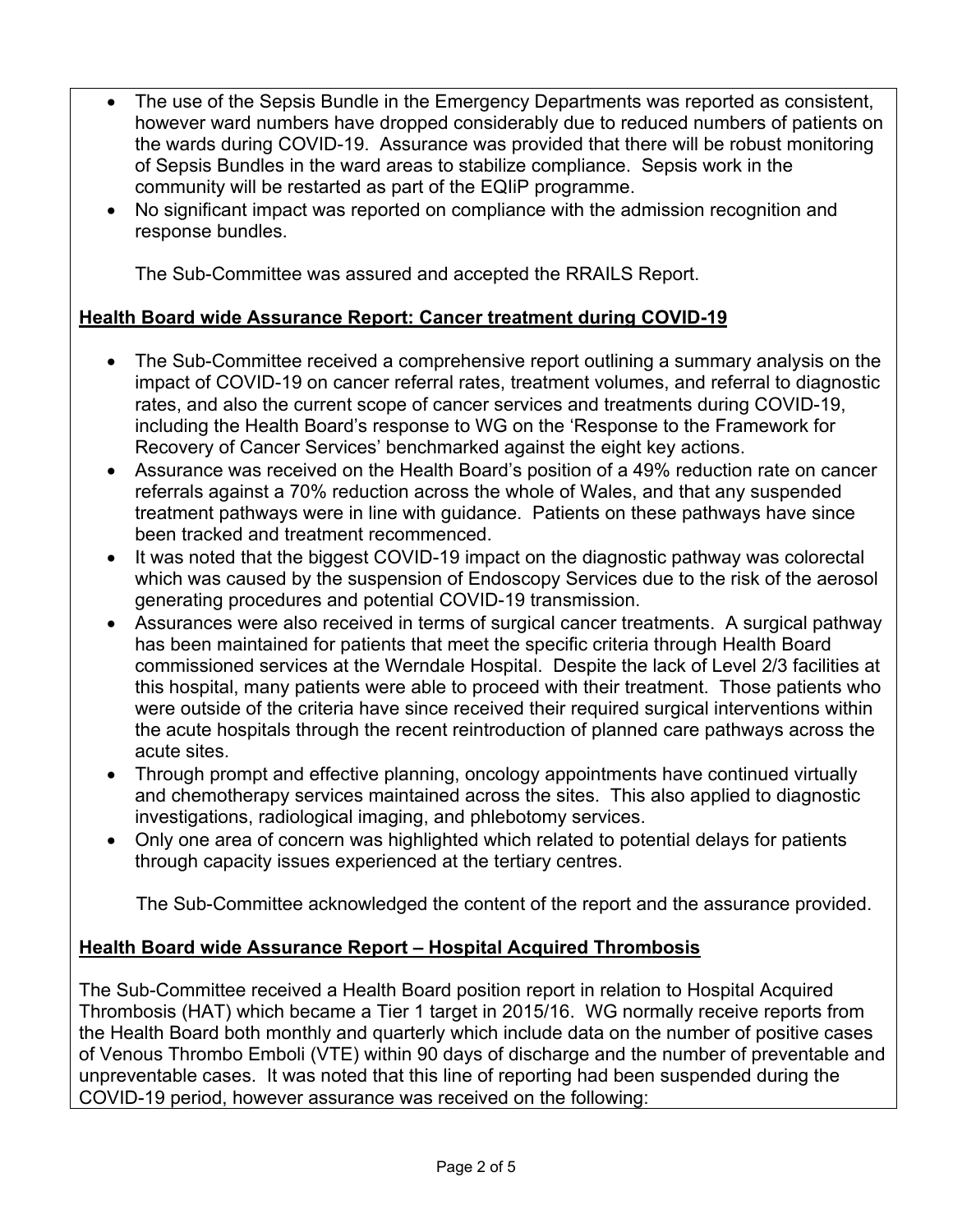- Health Board internal scrutiny and review processes have been maintained via Root Cause Analysis reports reviewed at local clinical team level and by the Thrombosis Group.
- Dissemination of Learning from Events through various fora including Directorate / Site Clinical Governance meetings and directly to individual clinicians.
- In line with the All Wales Thrombo-Prophylaxis Policy, a single risk assessment tool has been developed with the aim of improving compliance, with assessment of patients within a 24 hour period of admission with a planned introduction imminent.
- All avoidable cases are reviewed by the legal team to ensure patients are kept informed and redress offered if necessary.
- Development of a HAT Improvement Plan previously endorsed by QSEAC
- Establishment of a task & finish group to monitor and implement the plan.

# **Health Board wide Assurance Report: Inpatient Falls**

The report on data for inpatient falls during the previous 18 months on each acute hospital site provided a variable illustration on the trends relating to falls and the correlation with quality improvement work initiated in areas deemed as high risk. It was noted that there was a significant downward trend over the 3 month period from the commencement of the initial COVID-19 period. However this was attributed to the reduction of hospital admissions to the non-COVID areas during the pandemic. Members also noted that the quality improvement work has paused due to staff redeployment during COVID-19. Assurance was received that diligence on falls risk assessments is being maintained and post falls protocols followed in the clinical areas.

# **Health Board wide Assurance Report: Pressure Damage**

The report on pressure damage highlighted a slight increase in pressure damage during the previous year particularly in Quarters 3 and 4 which linked to changes made to the reporting and investigating processes as demonstrated by the reclassification of 78 reported incidents not deemed to be actual pressure damage through validation by the Tissue Viability Team. This upward trend was also illustrated in the first quarter report of 2020/21 with a total of 19 incidents in April 2020, 24 in May 2020 and 30 in June 2020. As there is ongoing work to address these, the Sub-Committee received an assurance that these numbers would decrease following the validation process.

The impact of pressure damage related to the use of PPE during the COVID-19 period was described in the main as facial indentation caused by the use of face masks with 9 reported incidents. Members received an assurance by the preventative processes put into place such as use of gel strips to reduce pressure and staff awareness training to mitigate risk. The Sub-Committee acknowledged the additional work being undertaken within acute services to introduce the new All Wales Pressure Damage Assessment Performa and also the ongoing works to critically analyse avoidable and unavoidable pressure damage and also introduce improvements to support evidence based practice.

## **Heath Board wide Assurance Report: Pharmacy and Medications Management – Medication Incidents**

The Sub-Committee received the Pharmacy and Medicines Management Assurance Report on Primary Care, Community and Acute Services which included reference to the challenges in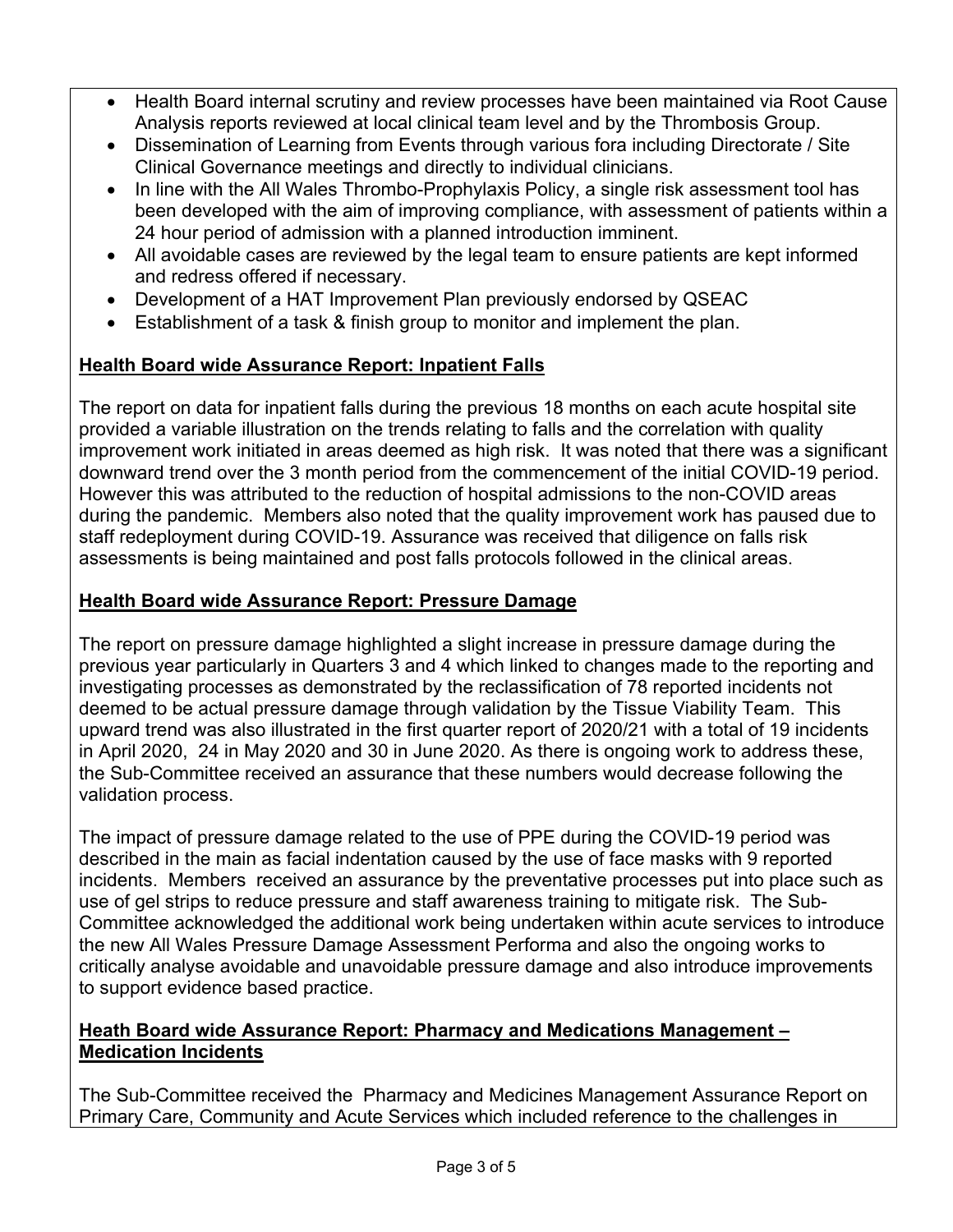providing accurate data on medication incidents across the sectors. This largely relies on the DATIX Incident Reporting System which many independent contractors in primary care do not have access to, and pharmacy in the community is only required to report incidents involving controlled drugs, hence the higher number of medication errors reported through the DATIX system across acute services.

Assurance was provided that there are a number of mechanisms in place to support learning from reported incidents and to identify opportunities to avoid harm to patients. All improvement plans following the scrutiny of medication errors are subsequently reviewed by the Medicines Event Review Group (MERG) where areas of concern are identified and shared learning facilitated across the Health Board.

The Sub-Committee noted the common themes on medicines management highlighted in Healthcare Inspectorate Wales (HIW) Reports and the repeat offenders in terms of medication errors, which require a change in culture. This particular theme will be incorporated into a Health Board workshop on medication errors planned for the autumn. Members received an assurance by the systems currently in place and acknowledged the efforts being made to improve processes and to mitigate risk to patients through a zero tolerance approach.

## **Compliance Status: External Health Regulator Review / Improvement Plan – Healthcare inspectorate Wales: Annual Review**

The annual summary of the HIW inspections undertaken within the Health Board during 2019/20 was acknowledged by the Sub-Committee including the themes identified within the recommendations made by HIW for the Health Board.

Assurance was provided that learning is evident particularly in paediatrics and medicines management and that HIW recommendations are discussed as part of the Directorate / Site Clinical Governance Meetings. The Sub-Committee noted that it is anticipated that HIW will restart its inspection programme in the near future following a period of suspension during the COVID-19 pandemic.

# **Directorate / Site Exception Reports on Risks / Concerns for Escalation**

The Sub-Committee reviewed the recurring themes throughout the exception reports from all Acute and Community Services which outlined the substantial change to services including the introduction of surge capacity as part of the emergency planning associated with COVID-19. Also highlighted were the risks associated with the reintroduction of planned care surgical pathways into some acute sites that had not dealt with major surgical cases for a significant number of years. The plans put into place to ensure patient safety and support staff in these circumstances was acknowledged by OQSESC.

The high number of existing nursing vacancies evident across the hospital sites was noted and assurance derived from the efforts made to secure temporary backfill for registered nurse vacancies, with the Sub-Committee commending the development of Healthcare Support Worker (HCSW) Band 4 posts to support the registered nurse workforce.